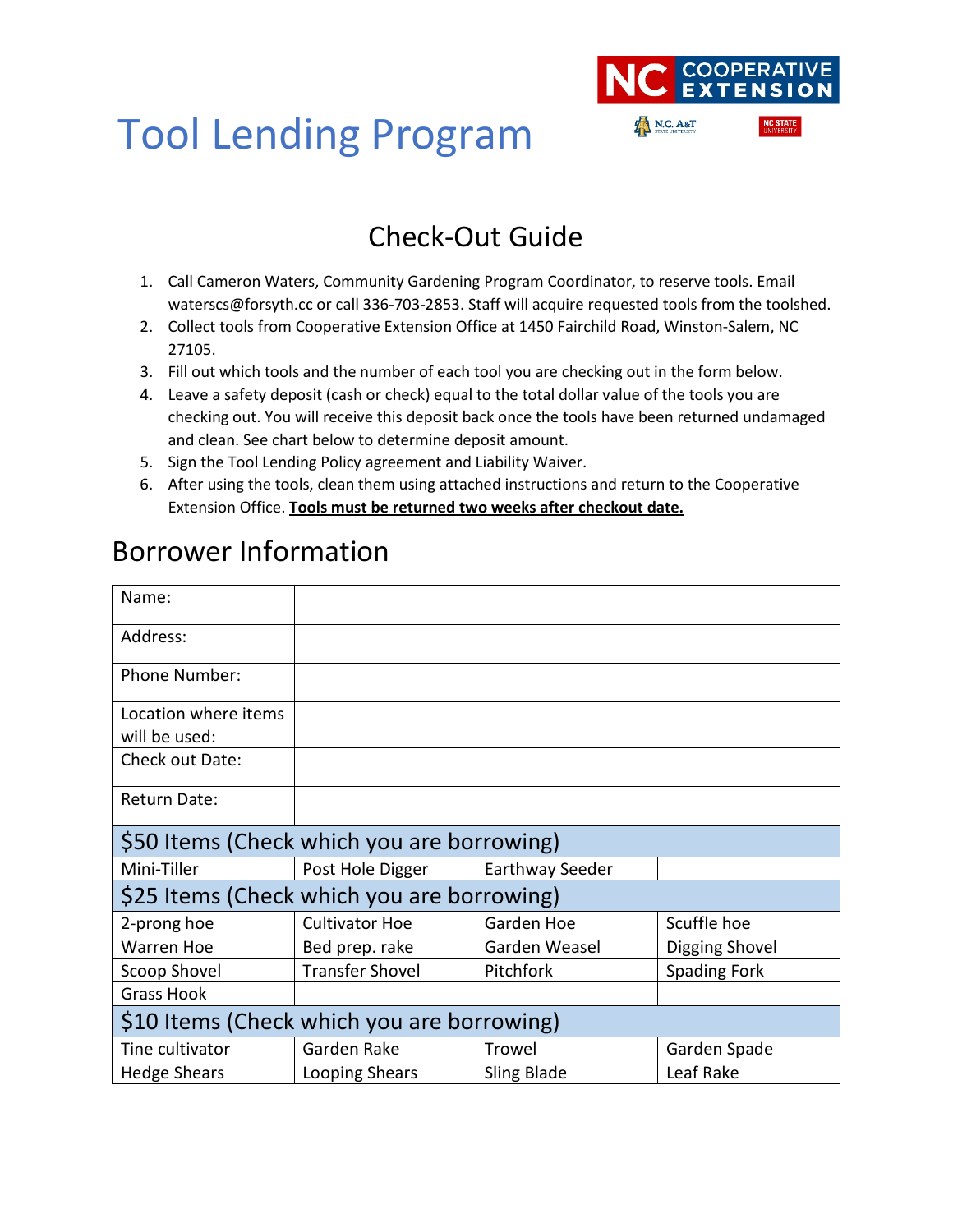

# Tool Lending Program

## Tool Lending Policy

I, \_\_\_\_\_\_\_\_\_\_\_\_\_\_\_\_\_\_\_\_\_\_\_\_\_\_\_\_\_\_\_\_\_\_\_\_\_\_\_\_\_\_\_\_\_\_, understand that all equipment/tools/materials are the property of North Carolina Cooperative Extension and Forsyth County Government. I understand that all items must be picked up and returned within a 14 day period (2 weeks) at 1450 Fairchild Road, Winston-Salem, NC. I further understand that all items borrowed need to be returned cleaned and in the same working condition as they were issued, baring normal wear and tear. Items which have numerous pieces/parts must all be accounted for upon return. I understand that N.C. Cooperative Extension is not responsible for any manufactured defects nor the quality of workmanship of items borrowed. If any items become unsafe, broken, in a state of disrepair or I have difficulty using the item, I will immediately discontinue its use and return it to N.C. Cooperative Extension. I will keep all items in a safe, secure location. I will use all items borrowed safely and in accordance with manufacturer's instructions. I further verify that I am capable of using all items borrowed in a safe manner.

### Liability Waiver

I, the contract of the contract of the contract of the capable and experienced in using the equipment/tools/materials which I am borrowing, and that I will use the equipment in a proper manner. I do hereby for myself, on behalf of my successors and assigns, in consideration of being permitted to borrow items, waive any and all claims against N.C. Cooperative Extension, Forsyth County Government, its officers, Agents, and employees for any injury or injuries of any manner that I may suffer or incur in the use of the equipment I am borrowing. I agree to release and indemnify and hold harmless N.C. Cooperative Extension, Forsyth County Government, its officers, Agents and employees from any and all liability, loss, claims and demands, actions, or causes of action for the death or injury to any persons and for any property damage suffered or incurred by any person which arises or may arise or be occasioned in any way for the use of equipment I am borrowing from N.C. Cooperative Extension, Forsyth County Center. I am aware that N.C. Cooperative Extension, its partners, directors, officers, members and employees claim no expertise and make no representation concerning the fitness of any piece of equipment for any particular use. I fully understand this Liability Waiver and relinquish any and all claims against N.C. Cooperative Extension or Forsyth County Government, its officers, Agents and employees.

Acknowledgement of Understanding (print name): \_\_\_\_\_\_\_\_\_\_\_\_\_\_\_\_\_\_\_\_\_\_\_\_\_\_\_\_\_\_\_\_\_

Signature of Borrower: \_\_\_\_\_\_\_\_\_\_\_\_\_\_\_\_\_\_\_\_\_\_\_\_\_\_\_\_\_\_\_\_\_\_\_\_\_\_\_\_\_\_\_\_\_\_\_\_\_\_\_\_\_\_\_\_\_\_\_\_\_\_\_\_\_\_

 $Date:$